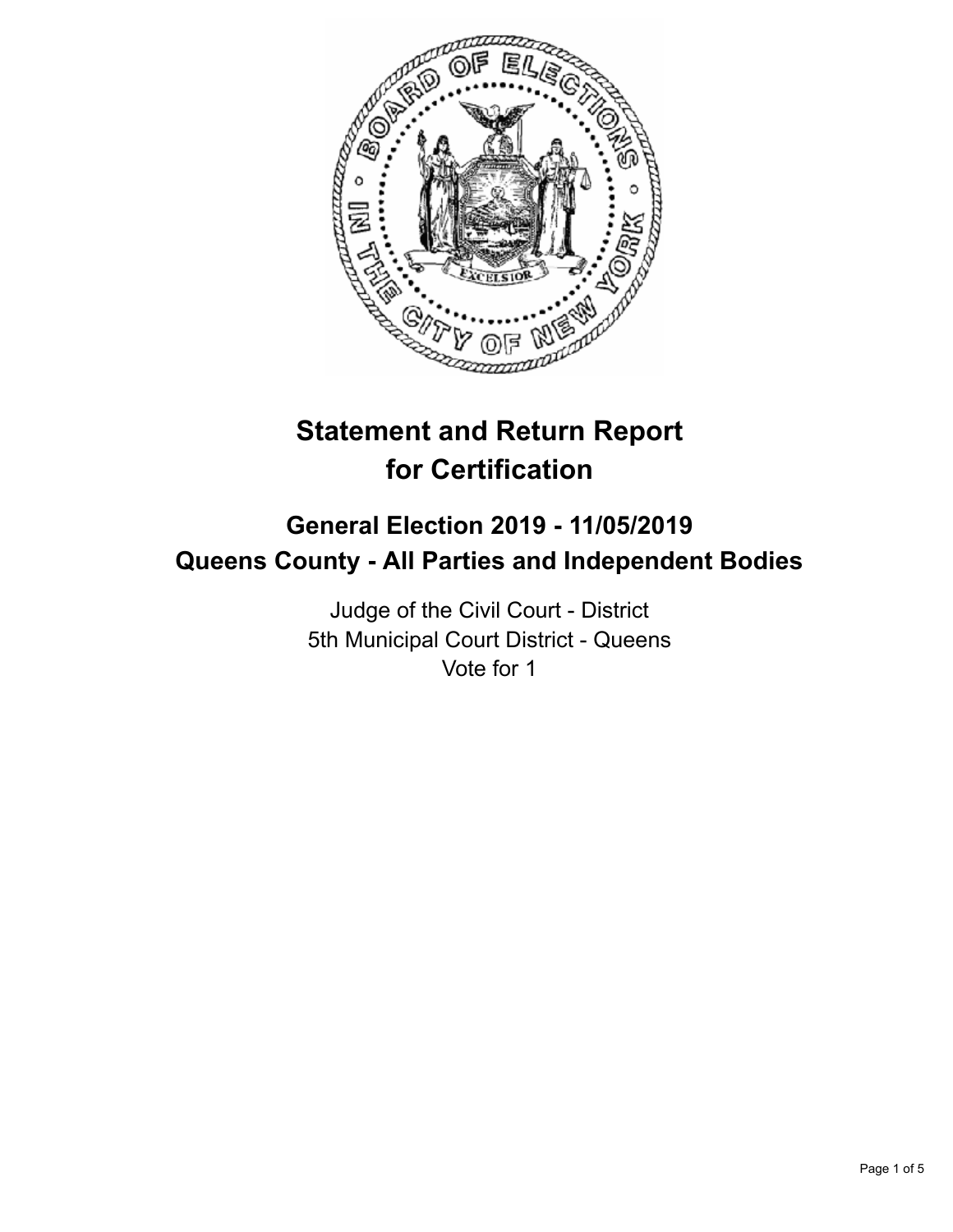

### **Assembly District 23**

| PUBLIC COUNTER                                           | 9,381 |
|----------------------------------------------------------|-------|
| MANUALLY COUNTED EMERGENCY                               | 0     |
| <b>ABSENTEE / MILITARY</b>                               | 474   |
| <b>AFFIDAVIT</b>                                         | 69    |
| <b>Total Ballots</b>                                     | 9,924 |
| Less - Inapplicable Federal/Special Presidential Ballots | 0     |
| <b>Total Applicable Ballots</b>                          | 9,924 |
| ALAN J. SCHIFF (DEMOCRATIC)                              | 4,352 |
| ALAN J. SCHIFF (REPUBLICAN)                              | 3,178 |
| ALAN J. SCHIFF (CONSERVATIVE)                            | 680   |
| AARON JUDGE (WRITE-IN)                                   | 1     |
| ADAM SCHIFF (WRITE-IN)                                   | 1     |
| CHRIS KRELNK (WRITE-IN)                                  | 1     |
| DALIA JACOBSON (WRITE-IN)                                | 1     |
| DENIS DIER (WRITE-IN)                                    | 1     |
| DONALD J. TRUMP (WRITE-IN)                               | 2     |
| DOU NIELMAN (WRITE-IN)                                   | 1     |
| ELI EHRENREICH (WRITE-IN)                                | 1     |
| ELMER FUDD (WRITE-IN)                                    | 1     |
| ESTHER SALZMAN (WRITE-IN)                                | 1     |
| GIANNIANA BERROCAL (WRITE-IN)                            | 1     |
| HENRY LAGOS (WRITE-IN)                                   | 1     |
| HOWARD STERN (WRITE-IN)                                  | 1     |
| JEFFERY HARDY (WRITE-IN)                                 | 1     |
| JENNIFER GRADY (WRITE-IN)                                | 4     |
| JOHN CORI (WRITE-IN)                                     | 1     |
| JOHN SCHMITT (WRITE-IN)                                  | 1     |
| JOSEPH CANCANNON (WRITE-IN)                              | 1     |
| JOSEPH F. CASPER (WRITE-IN)                              | 1     |
| JOSEPH MURRAY (WRITE-IN)                                 | 1     |
| JOSEPH P. TRAINER (WRITE-IN)                             | 1     |
| JUDGE JUDY (WRITE-IN)                                    | 1     |
| MARK MEADOWS (WRITE-IN)                                  | 1     |
| MARTIN SCHULMAN (WRITE-IN)                               | 1     |
| MATTHEW KESSLAR (WRITE-IN)                               | 1     |
| MICHAEL LOBODY JR. (WRITE-IN)                            | 1     |
| MICKEY MOUSE (WRITE-IN)                                  | 1     |
| MIKE BARR (WRITE-IN)                                     | 1     |
| OSO FUENTES (WRITE-IN)                                   | 1     |
| PAUL ROSS (WRITE-IN)                                     | 1     |
| ROBERT TETELBAUM (WRITE-IN)                              | 1     |
| RUTH D. CAMPOS (WRITE-IN)                                | 1     |
| SAM WATERSON (WRITE-IN)                                  | 1     |
| SCOTT DUNN (WRITE-IN)                                    | 1     |
| SEAN MCVEIGH (WRITE-IN)                                  | 1     |
| SUZANE CAMPDELL (WRITE-IN)                               | 1     |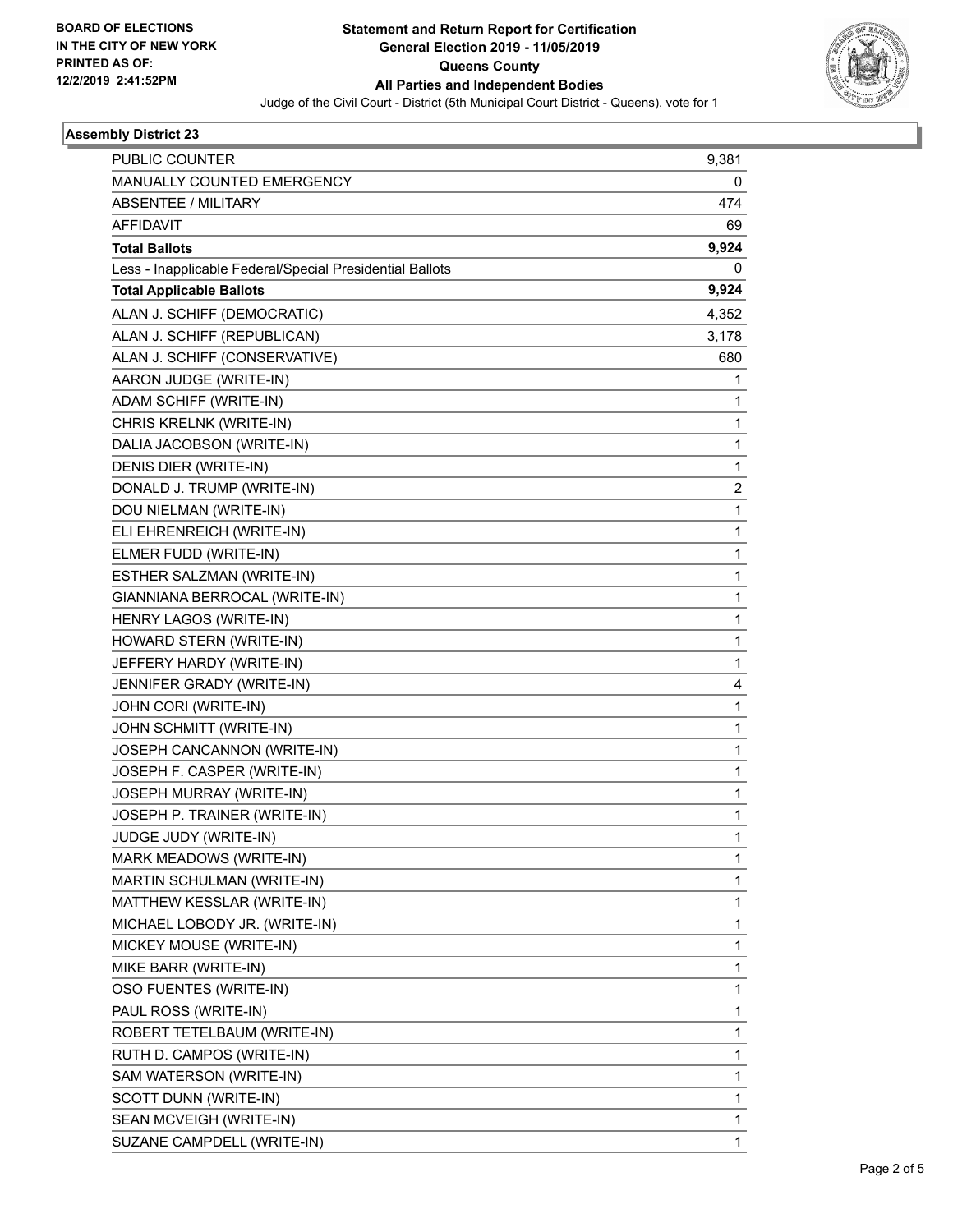

### **Assembly District 23**

| TERRY O'BRIEN (WRITE-IN)                  |       |
|-------------------------------------------|-------|
| THOMAS G. NESTOR (WRITE-IN)               |       |
| TIFFANY CABAN (WRITE-IN)                  |       |
| UNATTRIBUTABLE WRITE-IN (WRITE-IN)        | 17    |
| UNCOUNTED WRITE-IN PER STATUTE (WRITE-IN) | 2     |
| <b>Total Votes</b>                        | 8.272 |
| Unrecorded                                | 1.652 |

#### **Assembly District 31**

| <b>PUBLIC COUNTER</b>                                    | 3,057 |
|----------------------------------------------------------|-------|
| <b>MANUALLY COUNTED EMERGENCY</b>                        | 0     |
| <b>ABSENTEE / MILITARY</b>                               | 129   |
| <b>AFFIDAVIT</b>                                         | 39    |
| <b>Total Ballots</b>                                     | 3,225 |
| Less - Inapplicable Federal/Special Presidential Ballots | 0     |
| <b>Total Applicable Ballots</b>                          | 3,225 |
| ALAN J. SCHIFF (DEMOCRATIC)                              | 2,395 |
| ALAN J. SCHIFF (REPUBLICAN)                              | 155   |
| ALAN J. SCHIFF (CONSERVATIVE)                            | 48    |
| AISATTA DIA (WRITE-IN)                                   | 1     |
| DAN SCHAFFER (WRITE-IN)                                  | 1     |
| DRAYSTON TRAMMELL (WRITE-IN)                             |       |
| JACQUELINE RICHARDSON (WRITE-IN)                         | 1     |
| MICHAEL WEBSTER WILLIAMS (WRITE-IN)                      | 1     |
| UNATTRIBUTABLE WRITE-IN (WRITE-IN)                       | 6     |
| <b>WYATT GIBBONS (WRITE-IN)</b>                          | 1     |
| <b>Total Votes</b>                                       | 2,610 |
| Unrecorded                                               | 615   |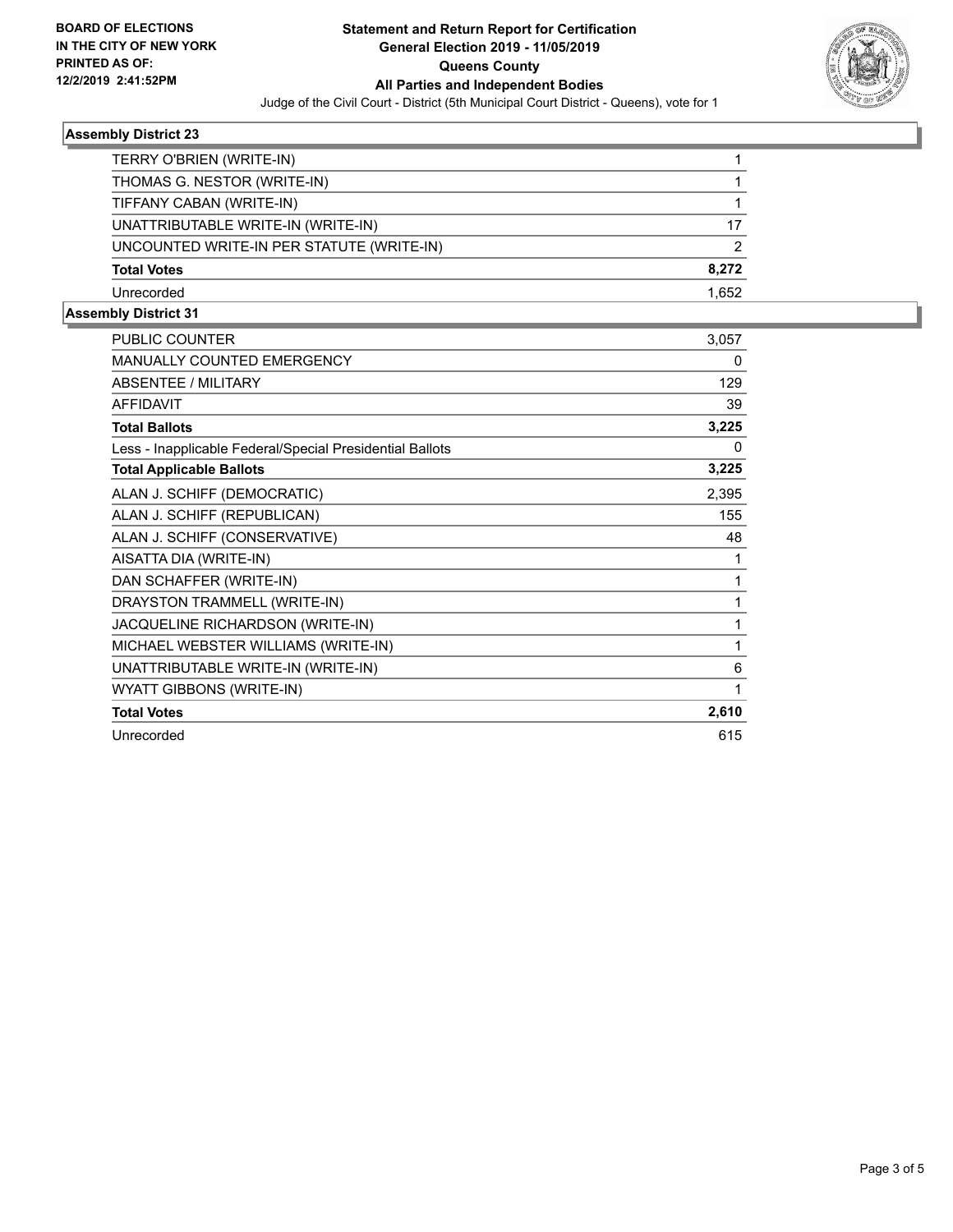

### **Total for Judge of the Civil Court - District (5th Municipal Court District - Queens) - Queens County**

| PUBLIC COUNTER                                           | 12,438       |
|----------------------------------------------------------|--------------|
| MANUALLY COUNTED EMERGENCY                               | 0            |
| <b>ABSENTEE / MILITARY</b>                               | 603          |
| AFFIDAVIT                                                | 108          |
| <b>Total Ballots</b>                                     | 13,149       |
| Less - Inapplicable Federal/Special Presidential Ballots | 0            |
| <b>Total Applicable Ballots</b>                          | 13,149       |
| ALAN J. SCHIFF (DEMOCRATIC)                              | 6,747        |
| ALAN J. SCHIFF (REPUBLICAN)                              | 3,333        |
| ALAN J. SCHIFF (CONSERVATIVE)                            | 728          |
| AARON JUDGE (WRITE-IN)                                   | 1            |
| ADAM SCHIFF (WRITE-IN)                                   | 1            |
| AISATTA DIA (WRITE-IN)                                   | 1            |
| CHRIS KRELNK (WRITE-IN)                                  | 1            |
| DALIA JACOBSON (WRITE-IN)                                | 1            |
| DAN SCHAFFER (WRITE-IN)                                  | $\mathbf{1}$ |
| DENIS DIER (WRITE-IN)                                    | 1            |
| DONALD J. TRUMP (WRITE-IN)                               | 2            |
| DOU NIELMAN (WRITE-IN)                                   | $\mathbf{1}$ |
| DRAYSTON TRAMMELL (WRITE-IN)                             | 1            |
| ELI EHRENREICH (WRITE-IN)                                | 1            |
| ELMER FUDD (WRITE-IN)                                    | $\mathbf{1}$ |
| ESTHER SALZMAN (WRITE-IN)                                | 1            |
| GIANNIANA BERROCAL (WRITE-IN)                            | 1            |
| HENRY LAGOS (WRITE-IN)                                   | $\mathbf 1$  |
| HOWARD STERN (WRITE-IN)                                  | 1            |
| JACQUELINE RICHARDSON (WRITE-IN)                         | 1            |
| JEFFERY HARDY (WRITE-IN)                                 | $\mathbf{1}$ |
| JENNIFER GRADY (WRITE-IN)                                | 4            |
| JOHN CORI (WRITE-IN)                                     | 1            |
| JOHN SCHMITT (WRITE-IN)                                  | $\mathbf{1}$ |
| JOSEPH CANCANNON (WRITE-IN)                              | 1            |
| JOSEPH F. CASPER (WRITE-IN)                              | $\mathbf{1}$ |
| JOSEPH MURRAY (WRITE-IN)                                 | 1            |
| JOSEPH P. TRAINER (WRITE-IN)                             | 1            |
| JUDGE JUDY (WRITE-IN)                                    | 1            |
| MARK MEADOWS (WRITE-IN)                                  | 1            |
| MARTIN SCHULMAN (WRITE-IN)                               | 1            |
| MATTHEW KESSLAR (WRITE-IN)                               | 1            |
| MICHAEL LOBODY JR. (WRITE-IN)                            | 1            |
| MICHAEL WEBSTER WILLIAMS (WRITE-IN)                      | 1            |
| MICKEY MOUSE (WRITE-IN)                                  | 1            |
| MIKE BARR (WRITE-IN)                                     | 1            |
| OSO FUENTES (WRITE-IN)                                   | 1            |
| PAUL ROSS (WRITE-IN)                                     | 1            |
| ROBERT TETELBAUM (WRITE-IN)                              | 1            |